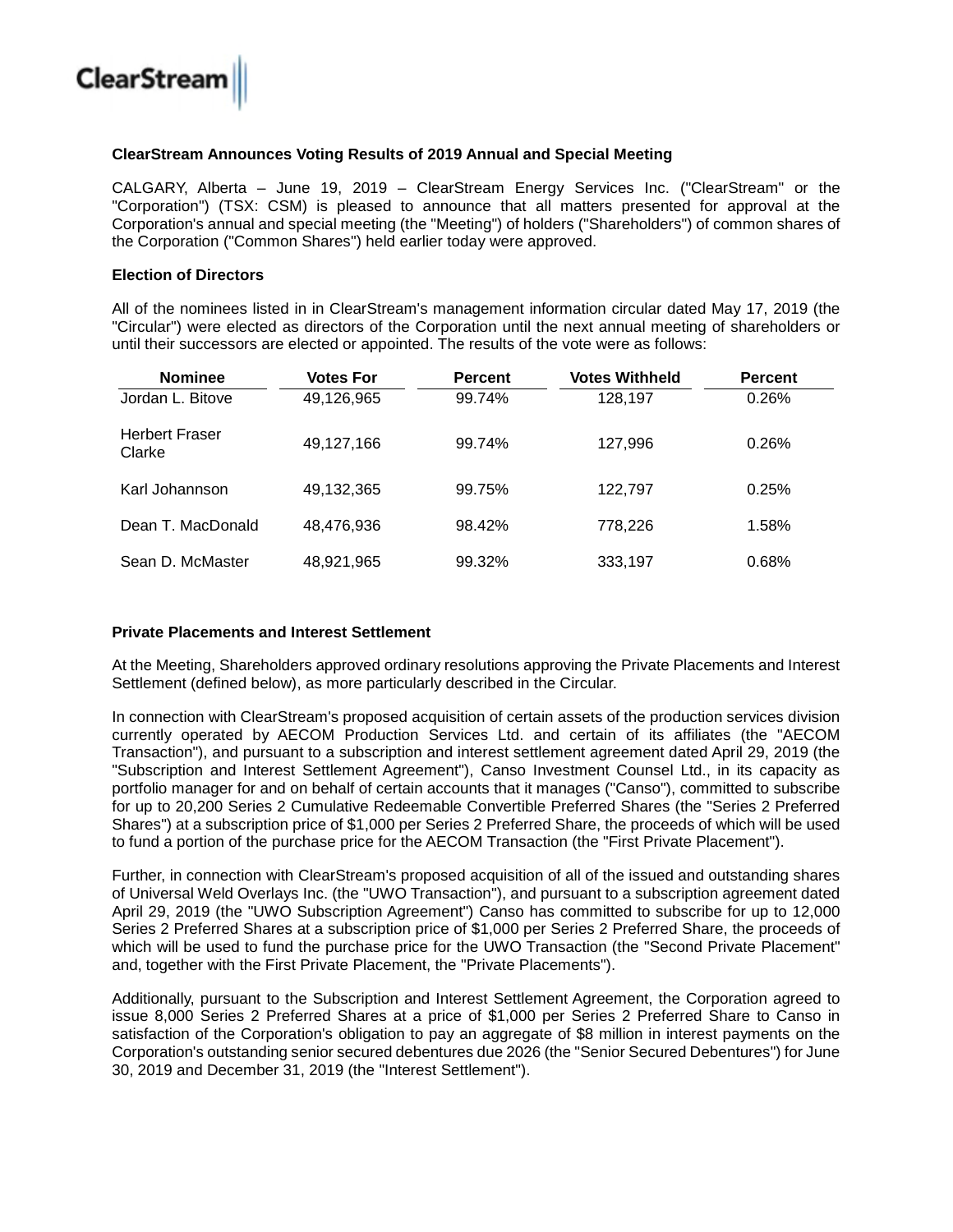Each of the Private Placements and the Interest Settlement were approved by a majority of Shareholders and by the requisite majority of disinterested shareholders for the purposes of "minority approval" under Multilateral Instrument 61-101 – *Protection of Minority Security Holders in Special Transactions* and for the purposes of the rules of the Toronto Stock Exchange (the "TSX"). In connection therewith, a total of 17,588,076 Common Shares owned or controlled by Canso were excluded from the vote on each of the resolutions. The results of the votes were as follows:

| <b>Resolution</b>                         | Votes For  | <b>Percent</b> | <b>Votes Against</b> | <b>Percent</b> |
|-------------------------------------------|------------|----------------|----------------------|----------------|
| <b>First Private</b><br><b>Placement</b>  | 31,394,212 | 99.14%         | 272.874              | 0.86%          |
| <b>Second Private</b><br><b>Placement</b> | 31,394,013 | 99.14%         | 273.073              | 0.86%          |
| Interest Settlement                       | 31,392,308 | 99.13%         | 274.778              | 0.87%          |

Closing of each Private Placement is expected to occur concurrently with, or shortly prior to, closing of the applicable transaction and will be subject to the terms and conditions set out in the applicable subscription agreement. Closing of the Interest Settlement is expected to occur prior to June 30, 2019 and will be subject to the terms and conditions set out in the Subscription and Interest Settlement Agreement. The Subscription and Interest Settlement Agreement and UWO Subscription Agreement are available on the Corporation's SEDAR profile at www.sedar.com.

# **Approval of Unallocated Stock Options**

At the Meeting, Shareholders also approved, by ordinary resolution (the "IOP Resolution"), all unallocated options under the Corporation's amended and restated incentive option plan (the "IOP") until June 19, 2022. As required pursuant to applicable securities law and the rules of the TSX, the IOP Resolution was approved by the requisite majority of Shareholders after excluding the votes attached to the Common Shares held by all insiders eligible to participate in the IOP. Accordingly, a total of 11,460,442 Common Shares held by eligible insiders were excluded from the vote on the IOP Resolution. The results of the vote were as follows:

| <b>Votes For</b> | Percent | <b>Votes Against</b> | Percent |
|------------------|---------|----------------------|---------|
| 37,206,138       | 98.44%  | 588.582              | 1.56%   |

## **About ClearStream Energy Services Inc.**

With a legacy of excellence and experience stretching back more than 50 years, ClearStream provides solutions to the Energy and Industrial markets including: Oil & Gas, Petrochemical, Mining, Power, Agriculture, Forestry, Infrastructure and Water Treatment. With offices strategically located across Canada and over 3,000 employees, we provide maintenance, construction and environmental services that keep our clients moving forward. For more information about ClearStream, please visit www.ClearStreamEnergy.ca.

## **For further information, please contact:**

Yves Paletta Chief Executive Officer ClearStream Energy Services Inc. ypaletta@clearstreamenergy.ca

Randy Watt Chief Financial Officer ClearStream Energy Services Inc. rwatt@clearstreamenergy.ca